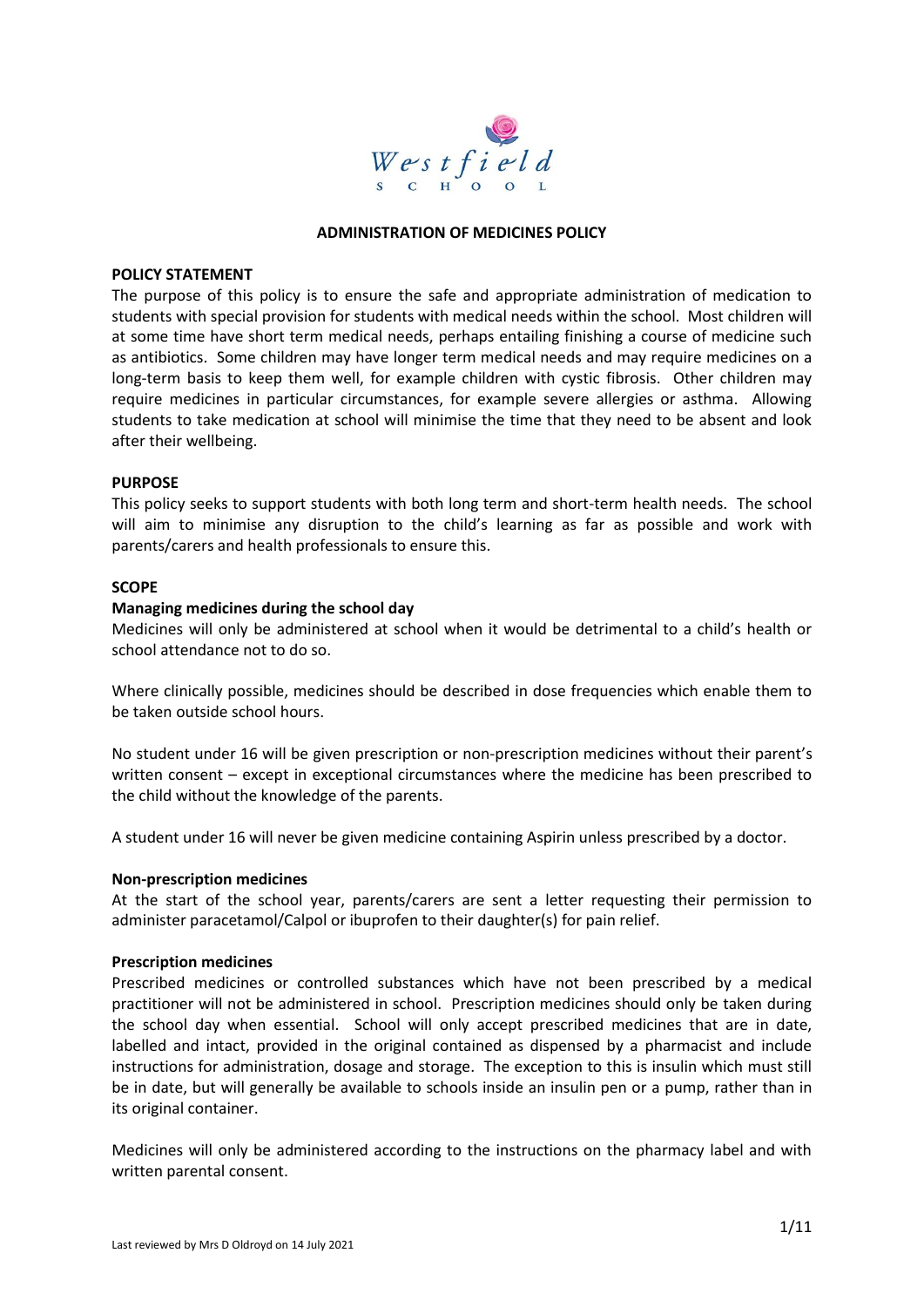Qualified school staff may administer a controlled drug to the child for whom it has been prescribed. Any student who has been prescribed a controlled drug may legally have it in their possession if they are competent to do so but in limited amounts or prescribed doses (eg one or two tablets/inhaler). School will closely monitor any such occurrence as we are aware that passing it to another pupil for use is an offence. It is the parent's responsibility in consultation with the school to determine competence.

### **Records**

School will keep a record of all medicines administered to individual students, stating what, how and how much was administered, when and by whom. Any side effects of the medication to be administered at school will be noted. (See Appendix 1 – in line with DfE guidance 2014, template D). The Appointed Person will each term carry out an analysis of tablets dispensed and report the findings to the Health and Safety Committee.

### **Storing medicines**

The school will keep the medication securely in a locked cupboard which may only be accessed by authorised staff. This is located in the Bursar's office. In particular, all controlled drugs that have been prescribed for a student will be securely stored in a non-portable container and only named staff will have access. Where medicines need to be refrigerated they will be stored in a designated fridge which is located in the Bursar's office. Prescription drugs will be returned to parents when no longer required or out of date. It is the parent's responsibility to collect and dispose of out of date or unused medication. It is the parent/carer's responsibility to ensure that medicines sent to school are in date. If new supplies are needed it is the responsibility of the parents to supply the medication. Sharp boxes should always be used for the disposal of needles and other sharps.

### **Epipens and another emergency medication**

All staff will be given appropriate training in the administration of emergency medication where necessary (last given September 2019).

Arrangements will be made for immediate access to any emergency medications, for example:

- $\triangleright$  Epipens will be kept with the student with a labelled spare held in the medicine locked cupboard. The School has its own Epipen which is located in the Bursar's Office.
- $\triangleright$  Asthma medication will be kept with the student with labelled spare inhalers and equipment held in the medicine locked cupboard. The School has its own Salbutamol inhaler which is located in the Bursar's Office.
- $\triangleright$  Any medicines, such as Ritalin, which requires double locking will be kept in a locked metal box in the medicine locked cupboard
- $\triangleright$  Wherever there are specific requirements needed with a controlled medicine, to meet the medical needs of an individual in school, then the school will work within the medical and DfE guidance regarding this

Emergency medication will always be taken if the student goes out on a trip.

### **Supporting pupils with medical needs**

Where a student needs to take medication in school for an extended period or has a chronic ongoing condition, an Individual Health Care Plan (IHCP) will be put in place. This will be agreed jointly by the school and parents/carers with the advice of health professionals. Parents should provide the school with all the necessary information about their child's condition and will sign appropriate agreement forms for the administration of medication.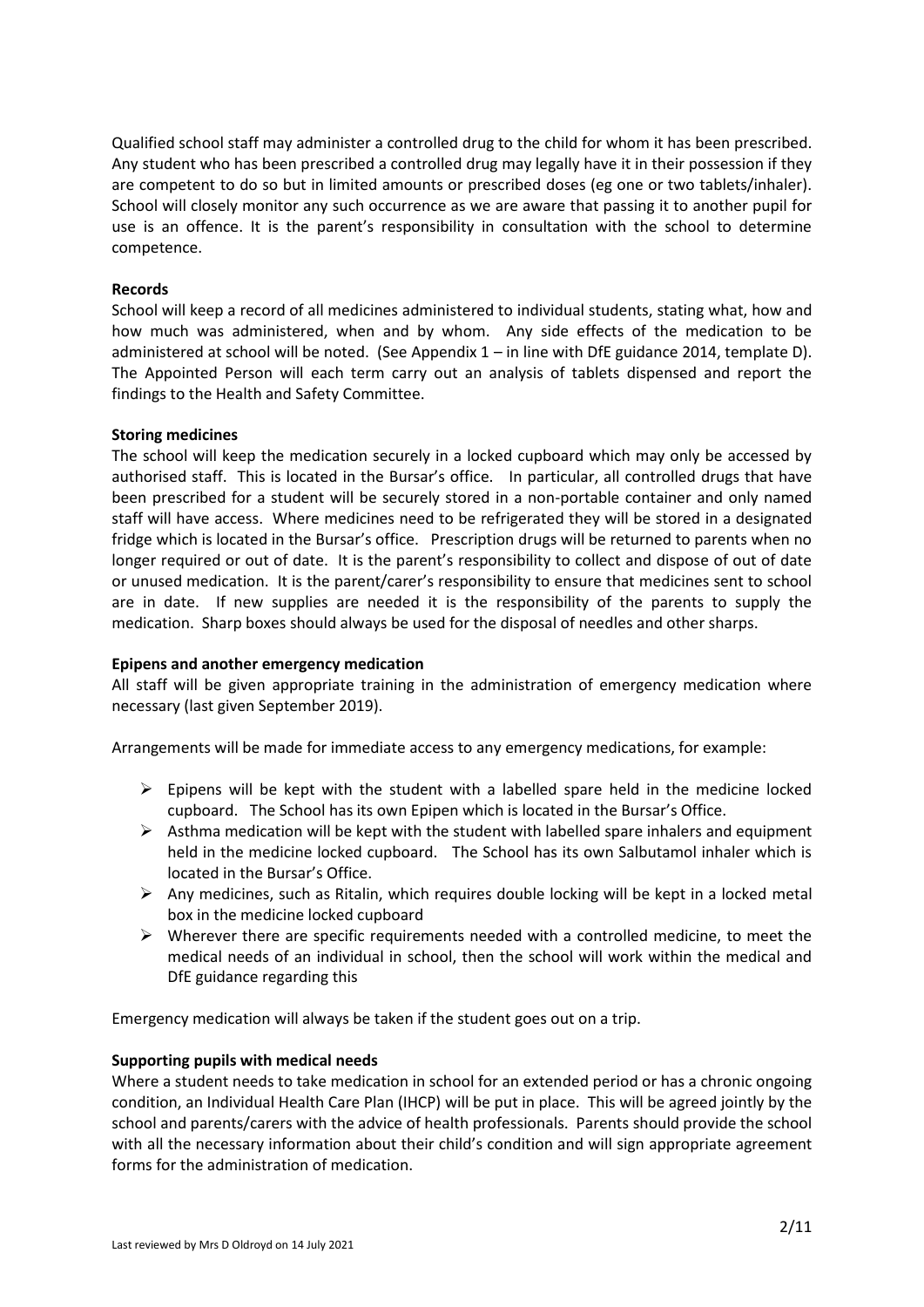Creating IHCPs and their implementation is the responsibility of the School Appointed Person who is Mrs Debbie Oldroyd, together Ms Emma Thompson, the school's SENCO. The IHCPs are compiled and recorded in line with the current DfE guidance published May 2014. (See Appendix  $2 - in$  line with DfE template A).

The school will work with parents/carers to put plans in place that give regard to the Equality Act 2010 and the SEN Policy so that student's with medical conditions have access to the same opportunities as other children as long as it is safe for them to do so.

School staff will be made aware of students with IHCPs and their conditions.

Any child on an IHCP will be accompanied to the school's sick bay if they are ill.

Administration of medication by a qualified member of staff or self-administration by the student may take place with written permission from parents.

The school will ensure that procedures are in place for an emergency situation and that contingency arrangements are in place.

#### **Records for IHCP**

In addition to the usual general medicine log used for all children, any medicine administered to a student with an IHCP is also recorded on a separate recording sheet in line with DfE template C (see Appendix 3).

#### **Procedures for offsite learning**

Residential Visits:

- $\triangleright$  The trip leader is responsible for checking medical needs of students
- $\triangleright$  The trip leader must check any IHCP requirements with parents and put appropriate procedures and contingency plans in place

Day Visits:

- $\triangleright$  For part day visits, students should, wherever possible go to the school office before/after the visit to take their medication
- $\triangleright$  For full day visits, parents/carers are responsible for completing the Parental Consent Form giving relevant information
- $\triangleright$  The trip leader will collect any necessary medication from the securely locked cupboard and follow normal guidelines or requirements set out in an IHCP and take any plans appropriate to the needs of the individual student.

### **RESPONSIBILITY**

### **Staff**

All school staff hold a responsibility for ensuring that students comply with this policy.

#### **Students**

It is the responsibility of the students to follow all medical protocols within school.

### **Parents/Carers**

It is the responsibility of the Parents/carers to inform school of any medical needs relating to any individual student and abide by the protocols contained within this policy.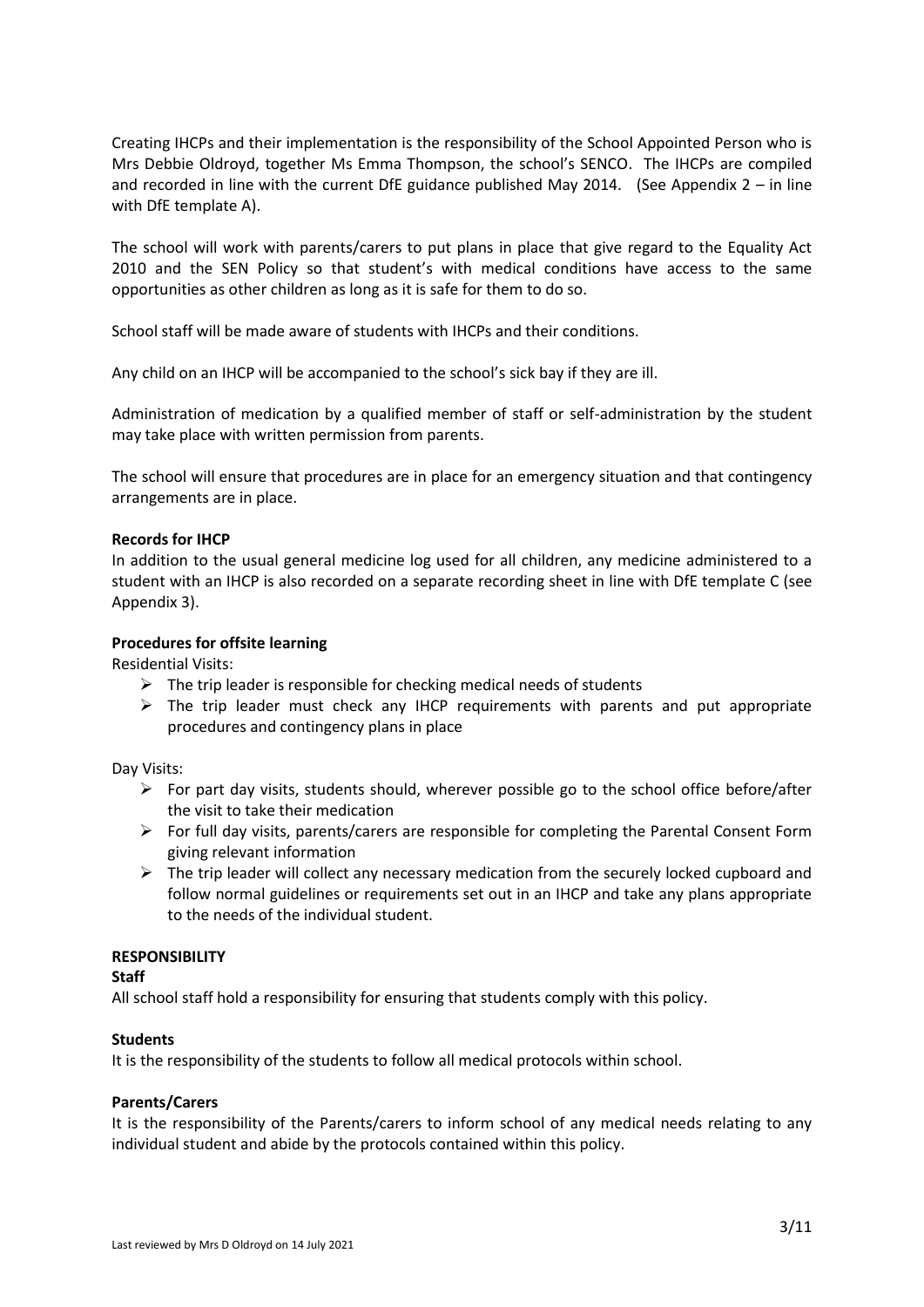## **PUBLICITY**

This policy will be posted on the school's internal staff shared drive and on the school's website.

Notices will be displayed around school: in Senior and Junior main receptions, kitchen, dining room, Science block, Rose Cottage, PE office, Staff Room showing the Appointed Person and the staff who currently hold First Aid qualifications and where they are located in school, along with procedures for contacting Emergency Services (see appendix 4 and 5 – in line with DfE guidance and template F).

## **GUIDANCE**

## **Managing Medicines on School Premises**

The Board of Governors should ensure that the school's policy is clear about the procedures to be followed for managing medicines.

- $\triangleright$  Medicines should only be administered at school when it would be detrimental to a child's health or school attendance not to do so. Where possible verbal consent from parents/carers will be sought even for non-prescription medicines.
- $\triangleright$  No child under 16 should be given prescription medicines without their parent's written consent – except in exceptional circumstances where the medicine has been prescribed to the child without the knowledge of the parents. In such cases, every effort should be made to encourage the child to involve their parents while respecting their right to confidentiality. Schools should set out the circumstances in which non-prescription medicines may be administered.
- $\triangleright$  A child under 16 should never be given medicine containing Aspirin unless prescribed by a doctor. Medication, eg for pain relief, should never be administered without first checking maximum dosages and when the previous dose was taken.
- $\triangleright$  Where clinically possible, medicines should be prescribed in dose frequencies which enable them to be taken outside school hours.
- $\triangleright$  Schools should only accept prescribed medicines what are in-date, labelled, provided in the original container as dispensed by a pharmacist and include instructions for administration, dosage and storage. The exception to this is Insulin which must still be in date, but will generally be available to schools inside an Insulin pen or a pump, rather than in its original container.
- $\triangleright$  All medicines should be stored safely. Children should know where their medicines are at all times and be able to access them immediately. Where relevant, they should know who holds the key to the storage facility. Medicines and devices such as asthma inhalers, blood glucose testing meters and adrenaline pens should always be readily available to children and not locked away. This is particularly important to consider when outside of school premises eg on school trips.
- $\triangleright$  A child who has been prescribed a controlled drug may legally have it in their possession if they are competent to do so, but passing it to another child for use is an offence. Monitoring arrangements may be necessary. Schools should otherwise keep controlled drugs that have been prescribed for a student securely stored in a non-portable container and only named staff should have access. Controlled drugs should be easily accessible in an emergency. A record should be kept of any doses used and the amount of the controlled drug held in school.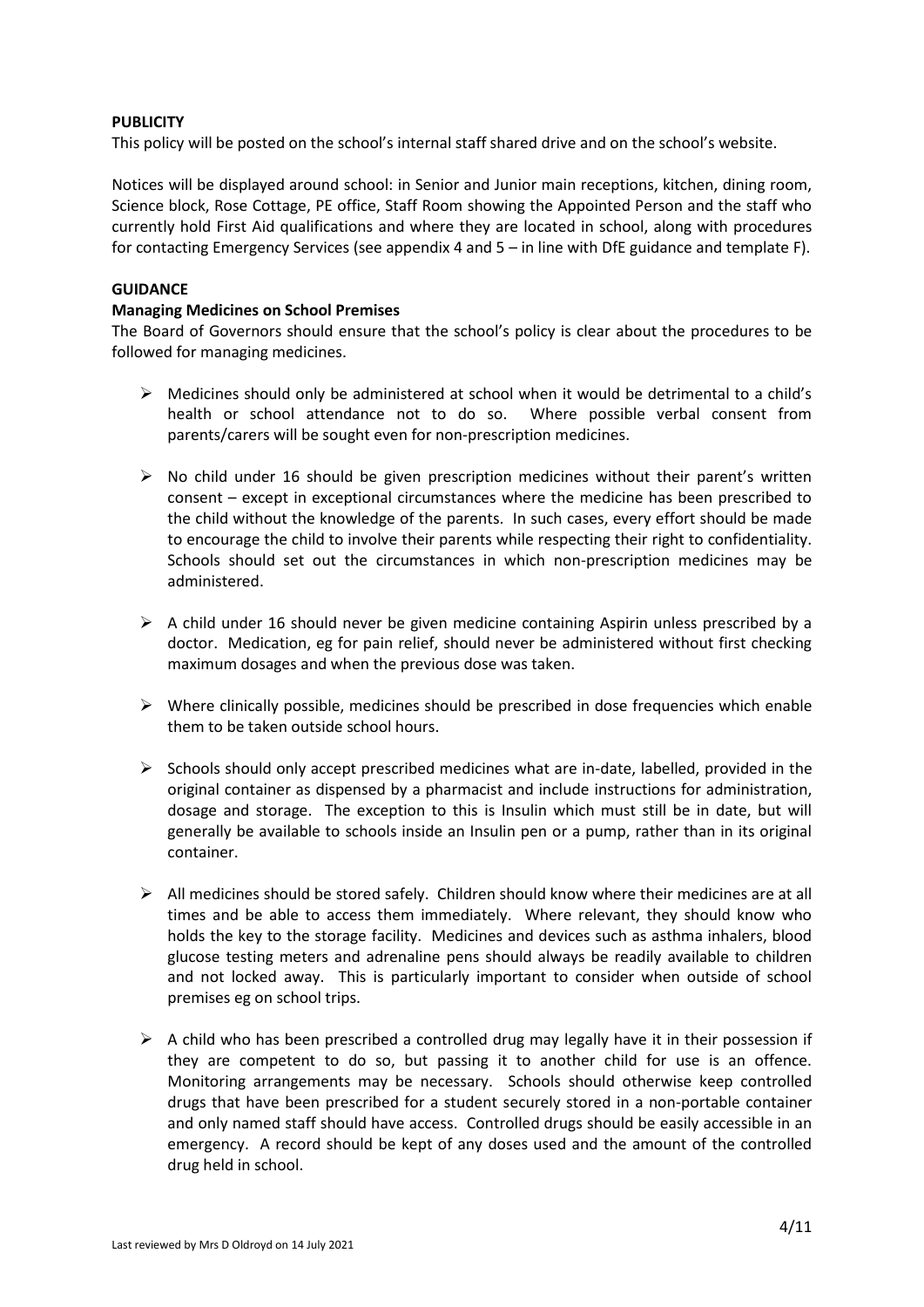- ➢ Qualified staff may administer a controlled drug to the child for whom it has been prescribed. Staff administering medicines should do so in accordance with the prescriber's instructions. Schools should keep a record of all medicines administered to individual children, stating what, how and how much was administered, when any by whom. Any side effects of the medication to be administered at school should be noted.
- ➢ When no longer required, medicines should be returned to the parent to arrange for safe disposal.

*Refer also to the: First Aid policy*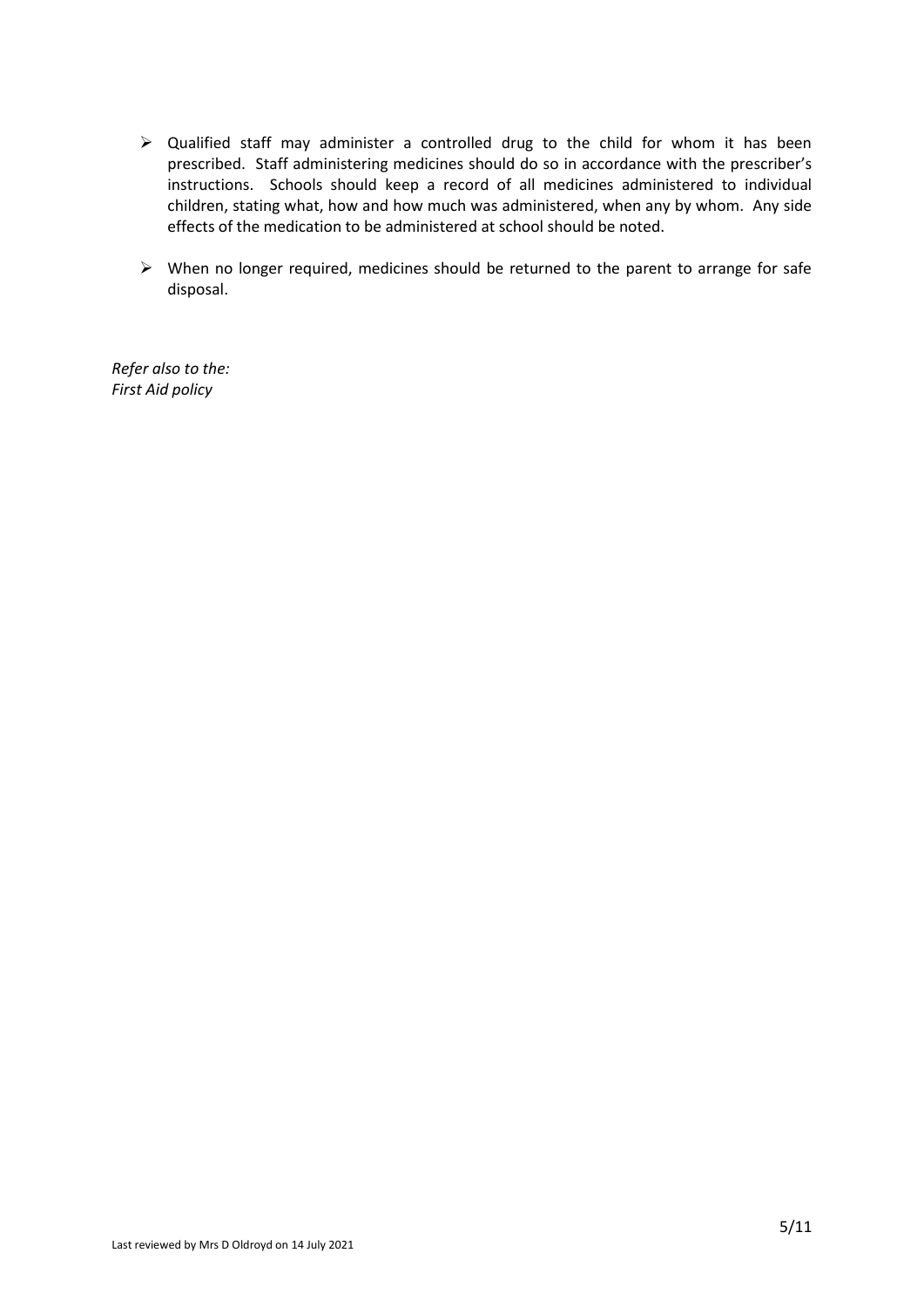

## **Record of medicine administered to all children (Template D)**

| Date | <b>Name</b> | Time | <b>Medicine</b> | <b>Dose</b> | Reactions | <b>Staff Print Name</b> |
|------|-------------|------|-----------------|-------------|-----------|-------------------------|
|      |             |      |                 |             |           |                         |
|      |             |      |                 |             |           |                         |
|      |             |      |                 |             |           |                         |
|      |             |      |                 |             |           |                         |
|      |             |      |                 |             |           |                         |
|      |             |      |                 |             |           |                         |
|      |             |      |                 |             |           |                         |
|      |             |      |                 |             |           |                         |
|      |             |      |                 |             |           |                         |
|      |             |      |                 |             |           |                         |
|      |             |      |                 |             |           |                         |
|      |             |      |                 |             |           |                         |
|      |             |      |                 |             |           |                         |
|      |             |      |                 |             |           |                         |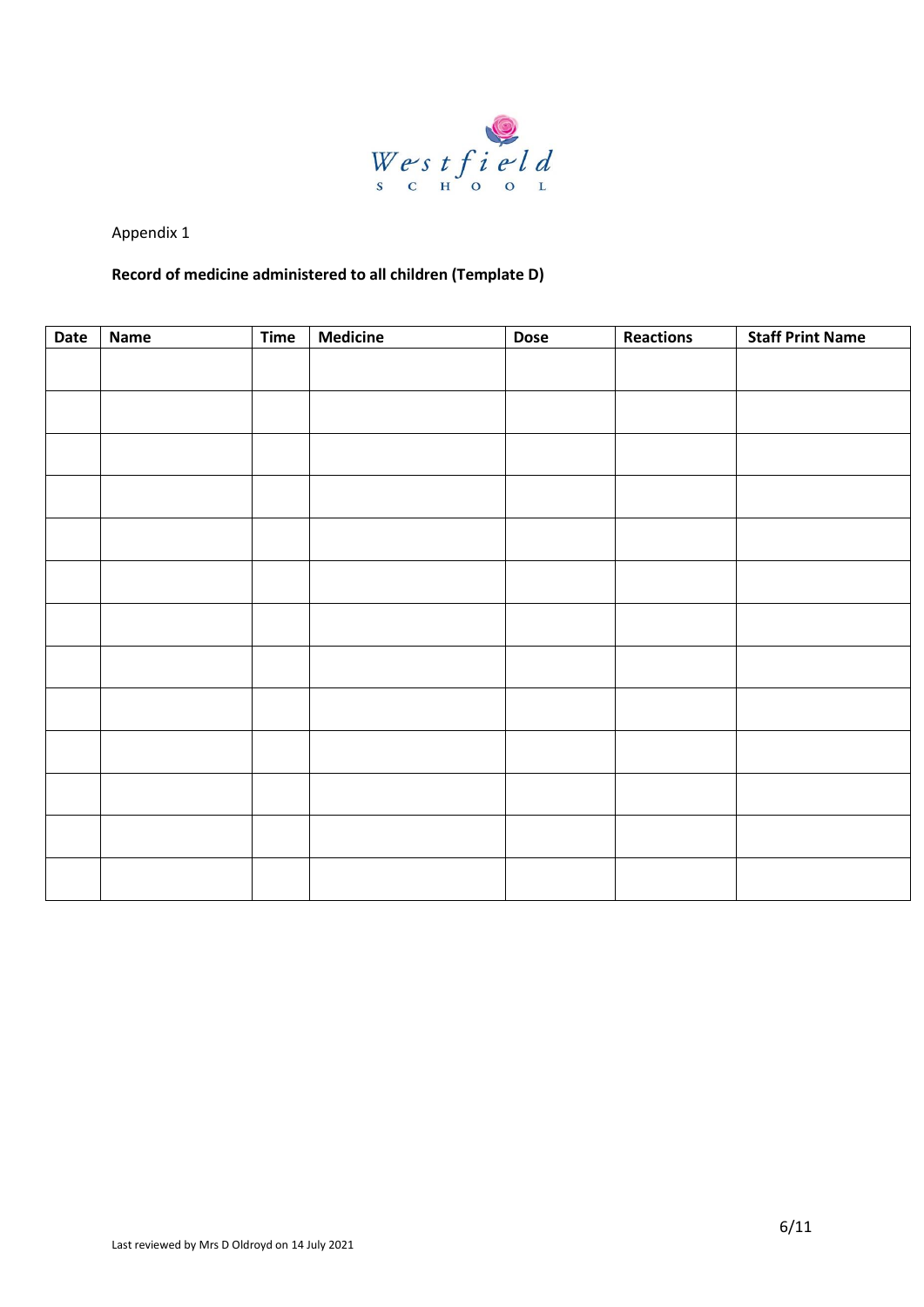

### **INDIVIDUAL HEALTHCARE PLAN (Template A)**

| Child's name                   |  |
|--------------------------------|--|
| Form                           |  |
| Date of birth                  |  |
| Child's address                |  |
| Medical diagnosis or condition |  |
| Date                           |  |
| Review date                    |  |

## **Family Contact Information**

| Name                  |  |
|-----------------------|--|
| Phone (work)          |  |
| Phone (home)          |  |
| Phone (mobile)        |  |
| Relationship to child |  |
|                       |  |
| Name                  |  |
| Phone (work)          |  |
| Phone (home)          |  |
| Phone (mobile)        |  |
| Relationship to child |  |

### **Clinic/Hospital Contact**

| Nome<br>ше                |  |
|---------------------------|--|
| <b>Dh</b><br>hone number? |  |

**GP**

| Name         |  |
|--------------|--|
| Phone number |  |

| Who is responsible for providing |  |
|----------------------------------|--|
| support in school                |  |

Describe medical needs and give details of child's symptoms, triggers, signs, treatments, facilities, equipment or devices, environmental issues etc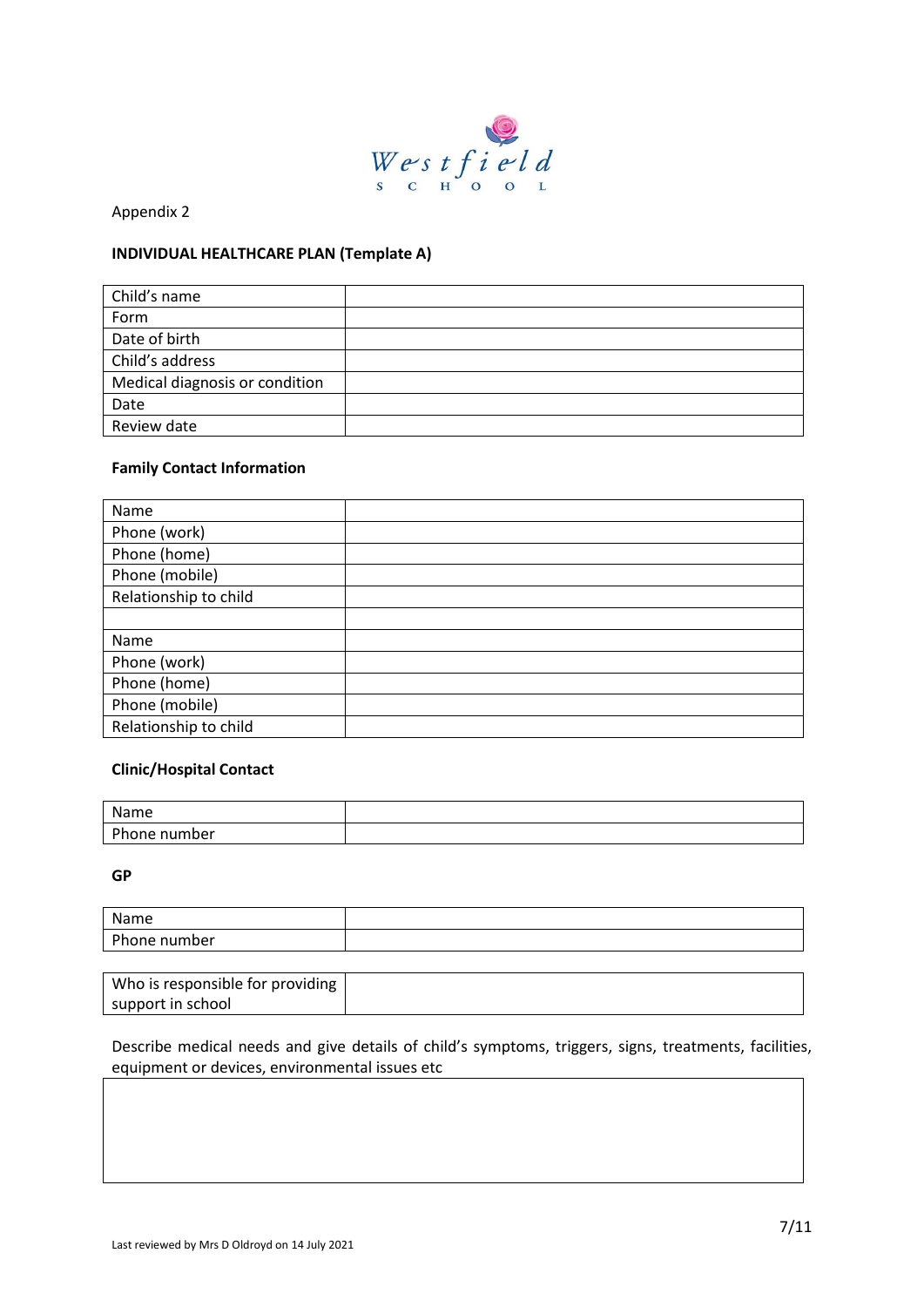Name of medication, dose, method of administration, when to be taken, side effects, contraindications, administered by/self-administered with/without supervision

Daily care requirements

Specific support for pupil's education, social and emotional needs

Arrangements for school visits/trips etc

Other information

Describe what constitutes an emergency and the action to take if this occurs

Who is responsible in an emergency (state if different for off-site activities)

Plan developed with

Staff training needed/undertaken – who, what, when

Form copied to

The above information is, to the best of my knowledge, accurate at the time of writing and I give consent to school/ staff administering medicine in accordance with school policy. I will inform the school immediately, in writing, if there if any change in dosage or frequency of the medication or if the medicine is stopped.

Signature(s) ………………………………………………………………………… ……………………………………………………………

Date …………………………………………………………………………………….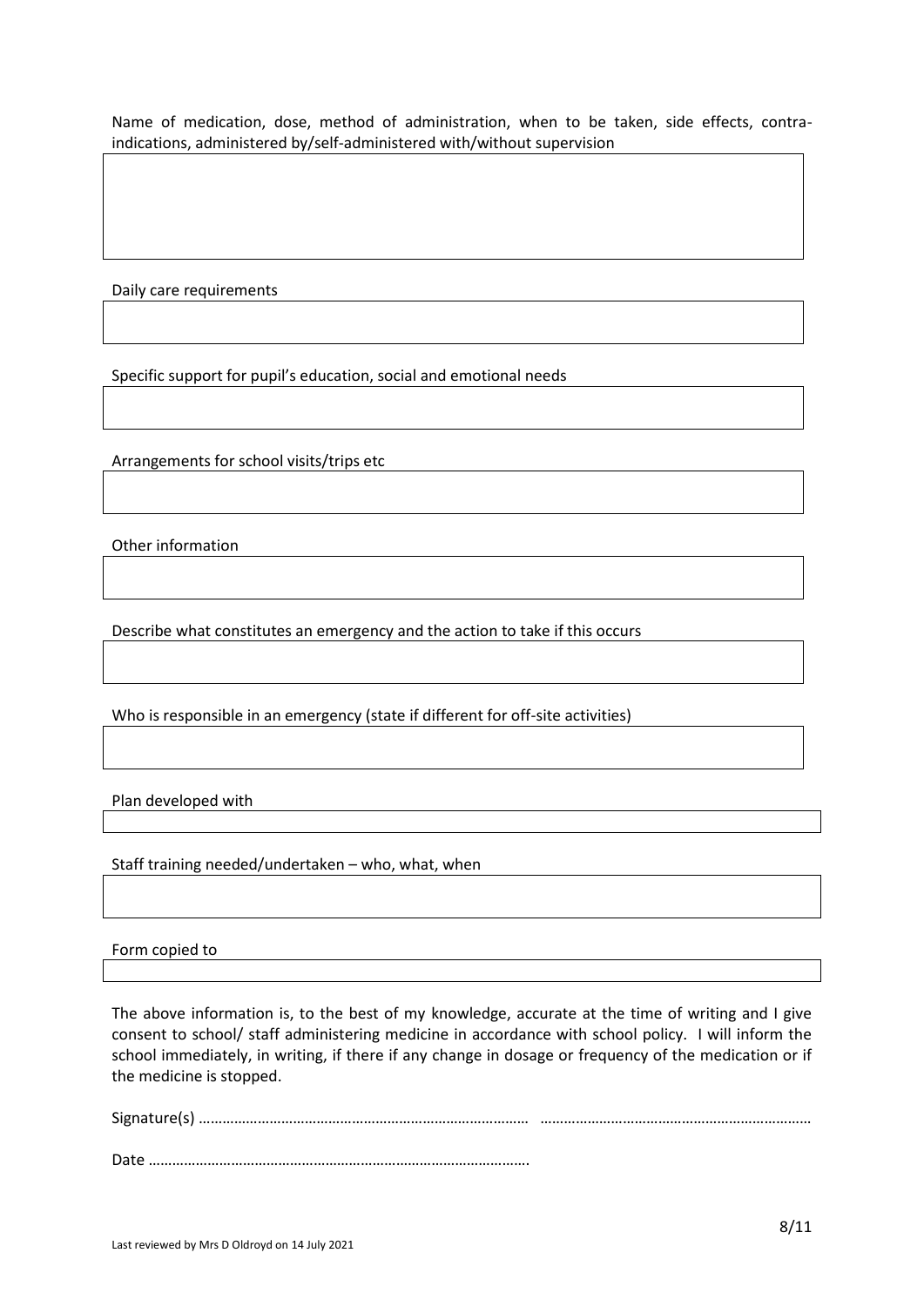

## **Record of medicine administered to an individual child (Template C)**

| Name of child                    |  |
|----------------------------------|--|
| Form                             |  |
| Date medicine provided by parent |  |
| Quantity received                |  |
| Name and strength of medicine    |  |
| Dose and frequency of medicine   |  |
| Expiry date                      |  |
| <b>Quantity returned</b>         |  |

Staff signature …………………………………………………………………………………………………………………………………….

Parent signature …………………………………………………………………………………………………………………………………

| Date            |  |  |
|-----------------|--|--|
| Time given      |  |  |
| Dose given      |  |  |
| Name of         |  |  |
| member of staff |  |  |
| Staff initials  |  |  |

| Date            |  |  |
|-----------------|--|--|
| Time given      |  |  |
| Dose given      |  |  |
| Name of         |  |  |
| member of staff |  |  |
| Staff initials  |  |  |

| Date            |  |  |
|-----------------|--|--|
| Time given      |  |  |
| Dose given      |  |  |
| Name of         |  |  |
| member of staff |  |  |
| Staff initials  |  |  |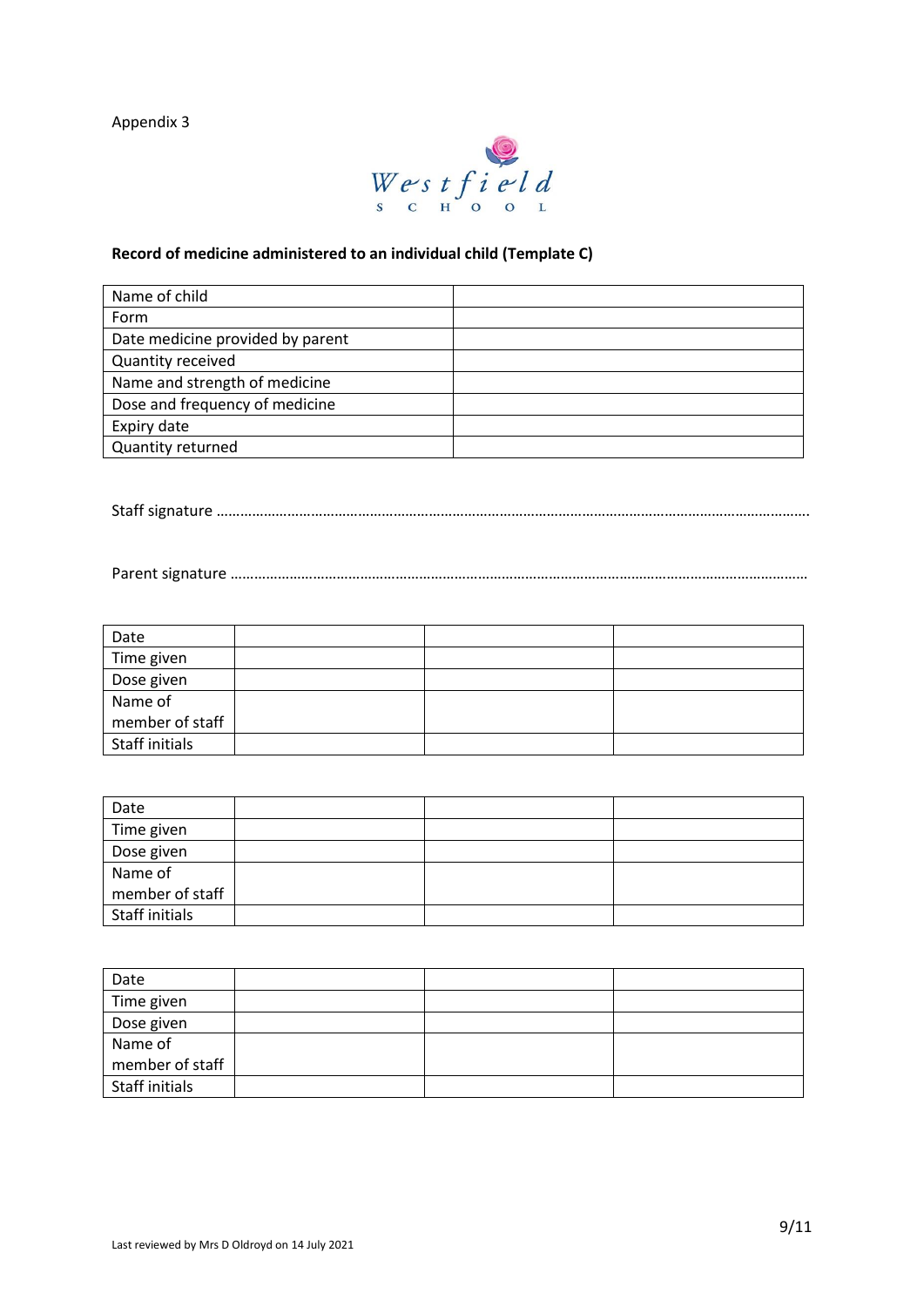

# **CONTACTING EMERGENCY SERVICES**

**REQUEST FOR AN AMBULANCE**

**Dial 999, ask for an ambulance and be ready with the following information:**

- **Location: Westfield School, Gosforth**
- **Telephone No: Senior House 0191 255 3980 Junior House 0191 255 3984**
- **Postcode: Oakfield Road NE3 4HS**

**Patient's name, date of birth, location within school and brief description of symptoms (if known).**

**Inform ambulance control that the crew should enter the school grounds via the Oakfield Road entrance and state that they will be met and taken to the patient on arrival.**

**Remember, speak clearly and slowly and be ready to repeat any information if required.**

**DO NOT END THE CALL UNTIL TOLD TO DO SO BY THE EMERGENCY SERVICES**